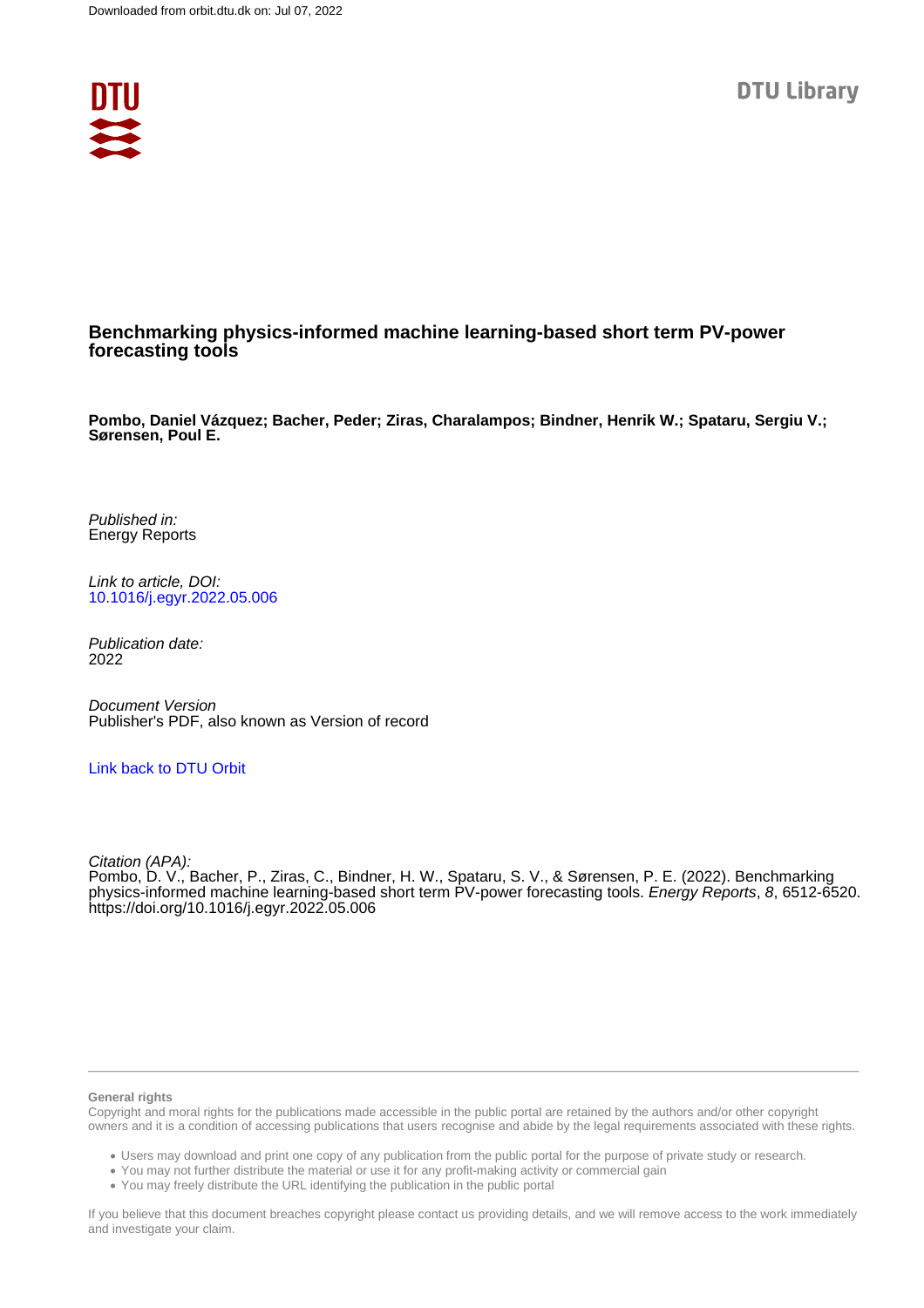Contents lists available at [ScienceDirect](http://www.elsevier.com/locate/egyr)

# Energy Reports

journal homepage: [www.elsevier.com/locate/egyr](http://www.elsevier.com/locate/egyr)

# Benchmarking physics-informed machine learning-based short term PV-power forecasting tools

D[a](#page-1-0)niel Vázquez Pom[b](#page-1-1)o ª,b,\*, Peder Ba[c](#page-1-3)her <sup>c</sup>, Charalampos Ziras ª, Henrik W. Bindner ª, Sergiu V. Spataru <sup>[d](#page-1-4)</sup>, Poul E. Sør[e](#page-1-5)nsen <sup>e</sup>

<span id="page-1-0"></span><sup>a</sup> *Department of Electrical Engineering, Technical University of Denmark (DTU), Frederikborsvej 399, Roskilde, 4000, Denmark*

<span id="page-1-1"></span><sup>b</sup> *R&D Strategic Development, Vattenfall AB, Evenemangsgatan 13C, Solna, 169 56, Sweden*

<span id="page-1-3"></span><sup>c</sup> *Department of Computer Science, Technical University of Denmark (DTU), Frederikborsvej 399, Roskilde, 4000, Denmark*

<span id="page-1-4"></span>d *Photovoltaic Materials and Systems, Technical University of Denmark (DTU), Frederikborsvej 399, Roskilde, 4000, Denmark*

<span id="page-1-5"></span><sup>e</sup> *Department of Wind Energy, Technical University of Denmark (DTU), Frederikborsvej 399, Roskilde, 4000, Denmark*

# a r t i c l e i n f o

*Article history:* Received 19 December 2021 Received in revised form 11 April 2022 Accepted 3 May 2022 Available online xxxx

*Keywords:* Machine learning Physics informed Solar PV PV power forecasting

#### A B S T R A C T

Uncertainty is one of the core challenges posed by renewable energy integration in power systems, especially for solar photovoltaic (PV), given its dependence on meteorological phenomena. This has motivated the development of numerous forecasting tools, recently focused on physics informed machine learning (ML). Virtually, every paper claims to provide better accuracy than the previous, yet the replicability of these studies is very low, motivating unfair, or erroneous comparisons. This paper reviews and compares the most relevant ML-methods identified in the literature (Random Forest, Support Vector Regression, Convolutional Neural Networks, Long–Short Term Memory and a Hybrid of the last two) with two statistical methods: persistence and an Semi-Parametric Auto-Regressive model. Furthermore, we propose a methodology to integrate a PV-performance model in ML models to forecast power several hours ahead with 5-min resolution. A basic dataset including power production and meteorological measurements is expanded with physics-informed features that capture the relationship between weather and PV operational state, while keeping strong correlation towards the intrinsic feature. This allows the models to learn about the physical interdependence of different features, potentially yielding a higher accuracy than conventional methods. Then, we also propose a physics-informed feature selection to tighten the search-space of the best performer. A case study of a PV array in Denmark is used for validation using both the original and expanded datasets. Results show how the best ML models consistently used physics-informed features in all cases.

© 2022 The Author(s). Published by Elsevier Ltd. This is an open access article under the CC BY license [\(http://creativecommons.org/licenses/by/4.0/](http://creativecommons.org/licenses/by/4.0/)).

# **1. Introduction**

Due to various economic and environmental concerns, power systems worldwide undergo a transition from traditional fossilfuel-based technologies towards non-polluting alternatives. However, generation fluctuation caused by the inherent volatility of renewable energy sources (RES) has increased grid operation complexity. System operators (SOs) are increasingly demanding ancillary services from RES, which amplifies the need for accurate short time predictions of the available renewable power. Forecast horizons of a few minutes ahead are critical for control applications and grid support capabilities, such as frequency response or voltage regulation ([Ghosh et al.,](#page-9-0) [2017\)](#page-9-0). Longer horizons are

<span id="page-1-2"></span>∗ Corresponding author at: Department of Electrical Engineering, Technical University of Denmark (DTU), Frederikborsvej 399, Roskilde, 4000, Denmark. *E-mail address:* [dvapo@dtu.dk](mailto:dvapo@dtu.dk) (D.V. Pombo).

used in energy management systems (EMSs) to schedule controllable loads, such as heat pumps or electric vehicles, according to fluctuating market prices [\(Mohandes et al.,](#page-9-1) [2021\)](#page-9-1). In fact, forecasting has been identified as the most promising technology aiming for an increased deployment of renewables, as it is the key enabler for a variety of other smart grid applications [\(Wang](#page-9-2) [et al.,](#page-9-2) [2020a\)](#page-9-2). For example, [Cordova et al.](#page-9-3) [\(2018](#page-9-3)) showed how marginal improvements in forecasting accuracy of intra-day RES availability significantly increased penetration over the year due to better scheduling, along with reducing system operation cost.

Solar power is widely deployed at all levels of the power system in a very geographically-distributed manner. Most of the available literature targeting forecasting tools for solar power focuses on predicting irradiance, as this is the most critical parameter when estimating solar generation [\(Wang et al.,](#page-9-2) [2020a](#page-9-2)[,b;](#page-9-4) [Cor](#page-9-3)[dova et al.](#page-9-3), [2018;](#page-9-3) [Ahmed et al.](#page-9-5), [2020\)](#page-9-5). Generally, irradiance values are then fed to a simple black-box model of a PV unit to cast a power prediction. This approach is not only more prone to errors

2352-4847/© 2022 The Author(s). Published by Elsevier Ltd. This is an open access article under the CC BY license [\(http://creativecommons.org/licenses/by/4.0/](http://creativecommons.org/licenses/by/4.0/)).



Research paper

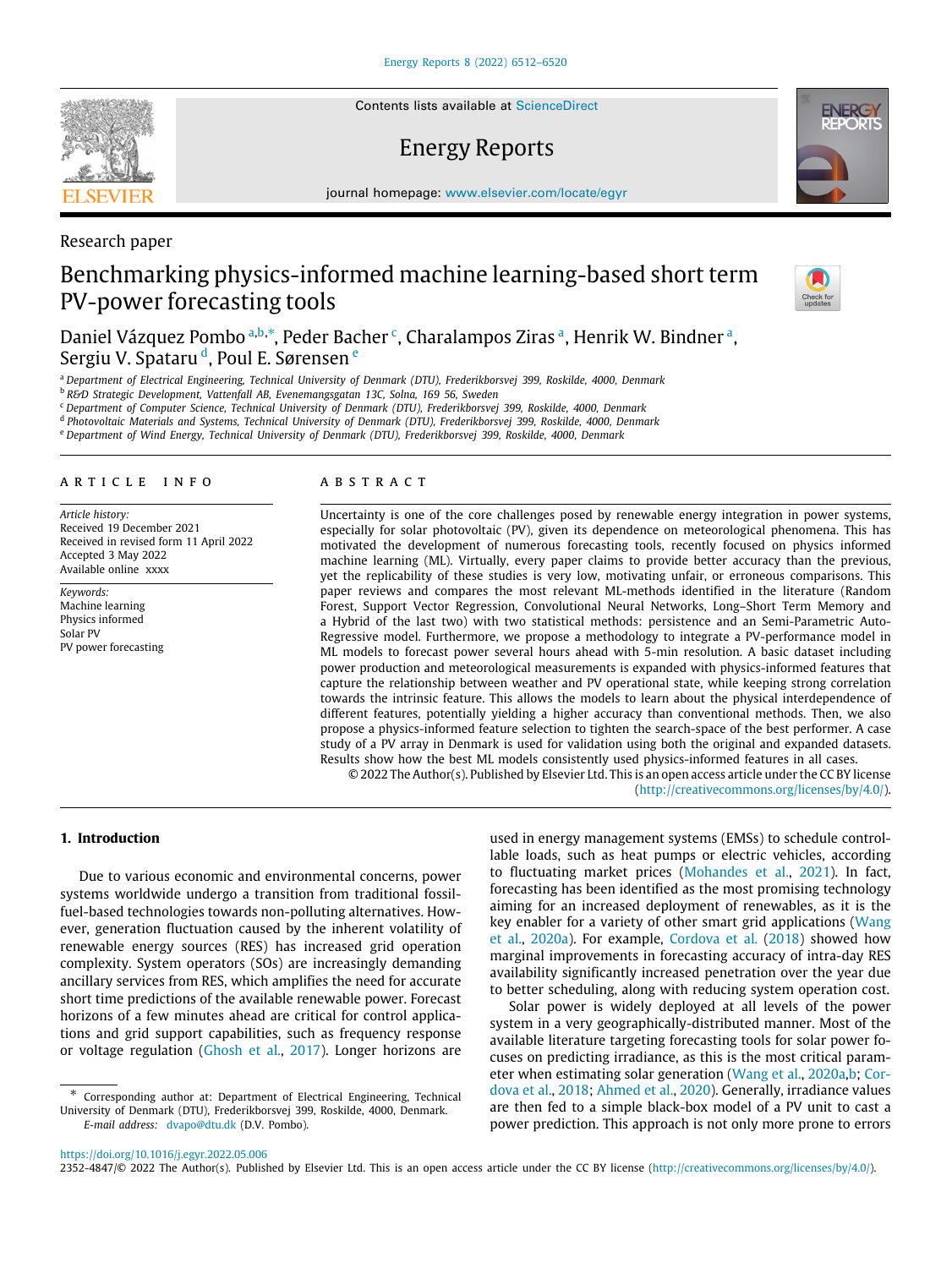than direct power prediction, but it also hinders transparency, as stated by several authors ([Blaga et al.,](#page-9-6) [2019](#page-9-6); [Ahmad and Chen,](#page-9-7) [2020\)](#page-9-7). Nevertheless, beyond irradiance, PV power depends on other meteorological factors, such as wind speed or temperature, which play a fundamental role in defining their operating efficiency along with some manufacturing-related parameters.

Motivated by increasing data availability, ML models are increasingly used as forecasting tools. These models, despite their conceptual simplicity, often yield great results. They use historical data from a particular site along with other features to cast a prediction for the desired horizon and resolution. ML models try to find linear and non-linear relationships in the data and use them in the prediction process. Popular ML methods employed in solar forecasting are: random forest (RF), support vector machine (SVM), and artificial neural network (ANN) ([Ahmed et al.,](#page-9-5) [2020;](#page-9-5) [Sobri et al.](#page-9-8), [2018\)](#page-9-8).

Despite the need for high resolution short term power forecast horizons, the vast majority of the available work employing ML focuses on hourly estimations of solar irradiance for day-ahead scenarios which are then used to compute PV power ([Wang et al.,](#page-9-9) [2019;](#page-9-9) [Sobri et al.](#page-9-8), [2018;](#page-9-8) [Voyant et al.,](#page-9-10) [2017](#page-9-10); [Ahmad and Chen,](#page-9-7) [2020;](#page-9-7) [Lotfi et al.](#page-9-11), [2020](#page-9-11)). This is partly explained by the fact that forecasting with lower resolution (e.g., in the order of one hour) is comparatively easier as the predictions are less affected by noisy readings due to the smoothing effects of averaging. In addition, many published papers evaluate their models in a biased manner, e.g. by predicting during winter periods with lower variability and daylight hours, which overestimates accuracy ([Blaga et al.,](#page-9-6) [2019\)](#page-9-6). These gaps are explained by the limited availability of large enough data-sets with high resolution data on the one hand. But also, by a bias towards the non-publication of negative results ([Blaga et al.,](#page-9-6) [2019\)](#page-9-6). However, multi-hour horizon forecasting with 5-min resolution is interesting for energy management system of isolated power systems such as microgrids, as this period allows to configure adaptable stochastic dispatchers ([Mohandes](#page-9-1) [et al.,](#page-9-1) [2021](#page-9-1)).

Among the available literature, it is worth mentioning the case of [Liu et al.](#page-9-12) [\(2015](#page-9-12)), which introduces numerical weather prediction (NWP) and historical data into an ANN to predict PV power, and [Persson et al.](#page-9-13) ([2017\)](#page-9-13) uses gradient boosted regression trees for six steps ahead PV power prediction. More recently, [Feng](#page-9-14) [et al.](#page-9-14) ([2019](#page-9-14)) used SVM for one hour ahead irradiance forecasting. Then, [Jang et al.](#page-9-15) ([2016\)](#page-9-15) claims to predict solar power, but actually obtains irradiance and cloud coverage by feeding satellite images to an SVM. Then, [Zhang et al.](#page-9-16) ([2019\)](#page-9-16) presents an ensemble method for day-ahead PV power forecasting using NWP and recorded measurements. Furthermore, ([Mohandes et al.,](#page-9-1) [2021\)](#page-9-1) uses deep learning with ANN to predict irradiance. On the other hand, [Gigoni et al.](#page-9-17) [\(2018](#page-9-17)) criticizes the lack of studies focused on comparing several methods on the same dataset. More recently, an intrinsic PV power forecasting tool is included in [Hafiz et al.](#page-9-18) ([2020\)](#page-9-18) as part of a stochastic optimization problem. Due to the low accuracy obtained with an LSTM on the 1-minute scale, they are forced to use 15-minute intervals with a single step ahead. Then, in [Zhen et al.](#page-9-19) ([2020](#page-9-19)) sky images are used to estimate irradiance over a wide area. The authors compare the performance of several different ANN structures. Similarly, sky images are used in [Fu et al.](#page-9-20) [\(2021\)](#page-9-20) to capture cloud patterns, where they use them to forecast irradiance with a convolutional auto-encoder. Lastly, in [Yan et al.](#page-9-21) [\(2021](#page-9-21)) a frequency-domain decomposition is applied to power measurements and fed them to a CNN. The actual predictions require undoing said decomposition afterwards. They claim that accuracy is improved by avoiding physical dependence. It should be highlighted that all ([Liu et al.,](#page-9-12) [2015](#page-9-12); [Persson et al.,](#page-9-13) [2017;](#page-9-13) [Feng et al.,](#page-9-14) [2019;](#page-9-14) [Jang et al.,](#page-9-15) [2016](#page-9-15); [Zhang et al.](#page-9-16), [2019;](#page-9-16) [Mohandes et al.,](#page-9-1) [2021](#page-9-1); [Gigoni et al.,](#page-9-17) [2018](#page-9-17)) used hourly resolution,

except ([Jang et al.,](#page-9-15) [2016\)](#page-9-15), which complain about the lack of off-the-shelf intra-hour solar predictors.

Based on the review presented in this section, we can point to a few unaddressed research gaps regarding ML-based PV power forecasts, which our present work addresses. First, we propose a physics-informed dataset expansion and feature selection process to improve the performance of ML-based PV forecasting techniques. This simple and effective approach reinforces the learning potential of any ML-model for potentially all PV farms as it uses basic datasheet parameters and commonly available meteorological data. Through extensive validations we show how these adaptations can enhance accuracy in a wide variety of ML models, significantly reducing training time by compressing the feature search-space. Second, we address the lack of systematic and detailed comparison between different ML models, by carefully assessing accuracy under varying conditions, in the generally more challenging summer months. We further benchmark the performance of each ML method with both a naive persistence forecast and a more advanced semi-parametric auto-regressive (SPAR) model, which is proven to present high accuracy ([Bacher](#page-9-22) [et al.,](#page-9-22) [2013](#page-9-22)). Thus, we are better able to generalize regarding the performance of different ML approaches and feature selection methods. Then, to the knowledge of the authors there is no work available focusing on the more challenging task of performing high resolution forecasting over a relatively long horizon of 60 steps ahead justified by state of the art energy management systems for isolated grids. Finally, we release the dataset and code in Open Access to facilitate the replicability and transparency of the study, aiming to serve as benchmark for future research in this area [\(Pombo,](#page-9-23) [2022;](#page-9-23) [Pombo et al.,](#page-9-24) [2022b\)](#page-9-24). It should be mentioned that, this study does not include NWP or imaging as these were not available [\(Bracale et al.,](#page-9-25) [2017\)](#page-9-25).

#### **2. Theoretical background**

This section introduces the two core aspects of the theoretical background, namely: ML-based time series forecasting, and PV-performance modeling.

# *2.1. Machine learning-based forecasting models*

The available forecasting approaches are usually divided in physical, statistical, and ML-based. Multitude of researchers have analyzed their performance for solar power forecasts in the past few years. Given the growing data availability, results are conclusive in identifying ML methods as the most accurate and promising ones for hourly resolution [\(Ahmed et al.,](#page-9-5) [2020](#page-9-5)). However, there are no concrete conclusions for higher resolutions. In general, ML methods rely on the ability of artificial intelligence to learn patterns and complex relationships from historical measurements. The computational needs of these methods are typically high, as they must be iteratively trained; when the model has been trained, a prediction can be cast in a fraction of a second. We have identified five ML methods with good prospects of delivering accurate forecasts from the available scientific literature. In this section, we formally introduce them at a high level. The interested reader is referred to [Pombo et al.](#page-9-26) [\(2022a\)](#page-9-26), [Bacher](#page-9-22) [et al.](#page-9-22) [\(2013\)](#page-9-22) for a more thorough presentation.

#### *2.1.1. Random forest*

Consisting of groups of simple if-then-else rules, they can be applied in both classification and regression tasks. RF use entropy as a metric to distribute the different values into subsets; defined according to another metric called information gain. Which is used to split the training data into different subsets. Once trained, RF cast predictions as an ensemble, or weighted average of each tree's predictions.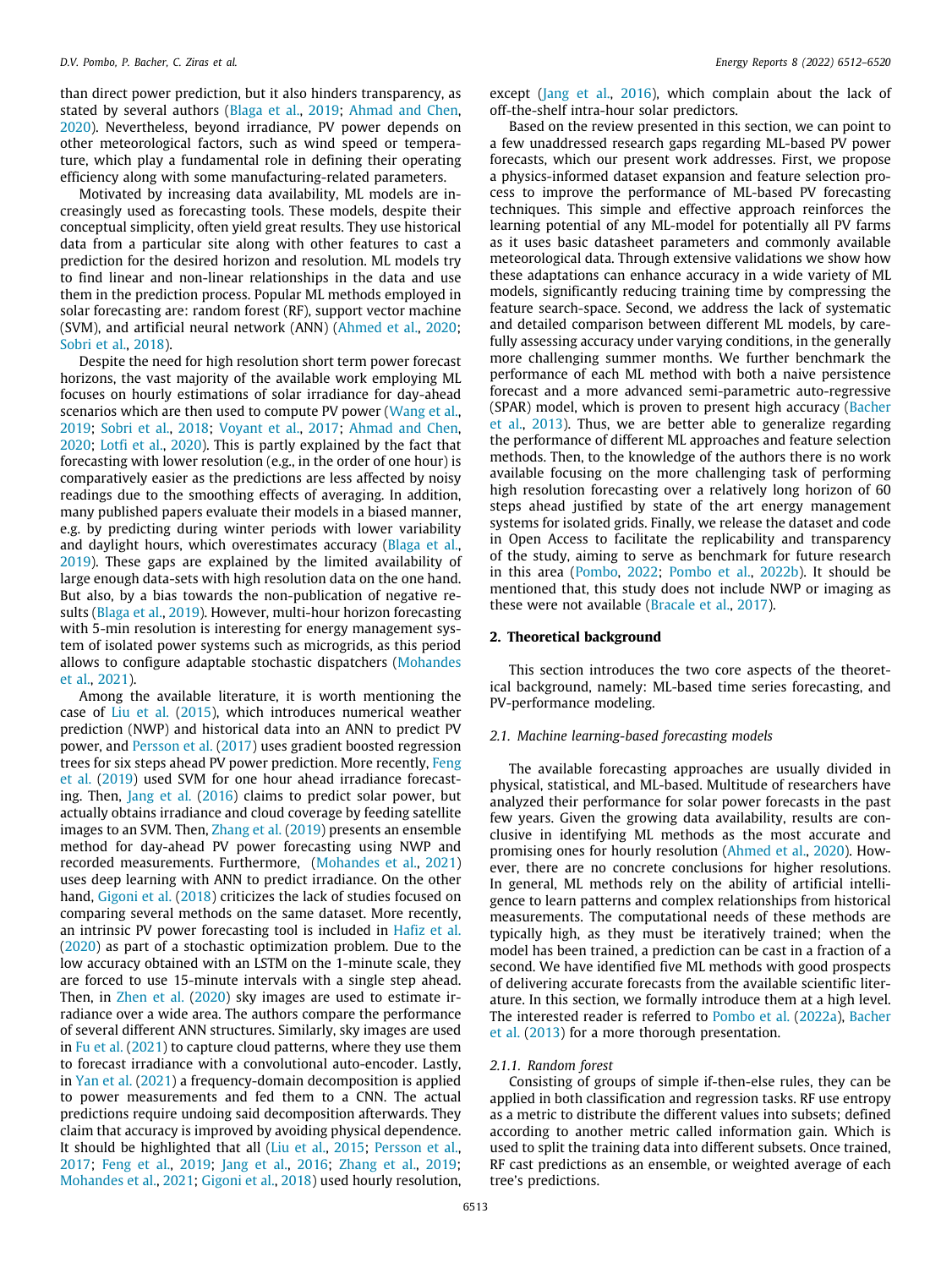#### *2.1.2. Support vector machine*

Similarly to RF, SVM are a group of ML methods based on risk minimization of the training data-set originally developed for classification ([Vapnik](#page-9-27), [2013](#page-9-27)). When employed in regression applications such as time-series forecasting, they are known as support vector regressor (SVR). Briefly, SVM translate any input data into a higher dimensional space, subsequently applying linear regression.

#### *2.1.3. Artificial neural networks*

ANNs are composed by neurons grouped in layers arranged in purpose-dependent architectures. Information flows within the model according to an activation function that computes and forwards the prediction. Recurrent ANNs are a special subset, which includes long–short term memory (LSTM) models, which are able to capture temporal sequences, thus specializing in time-series forecasting. Convolutional neural network (CNN) are another subset targeting geographically-distributed information, usually employed in image analysis. Lately, hybrid CNN-LSTM structures have been reported as best performers in day-ahead hourly solar forecasting. Theoretically, these models are able to capture simultaneously spatial and temporal relationships. LSTM, CNN and the CNN-LSTM hybrid are included in this research to evaluate the forecasting behavior for short horizons with high sampling rates. However, our parallel research on 1, 2 and 3 day-ahead hourly PV power forecasting showed how, with proper feature selection and tuning, ANN can be outperformed by other methods such as RF and SVR ([Pombo et al.,](#page-9-26) [2022a\)](#page-9-26).

**Long–Short Term Memory Neural Network**: LSTM neural networks are designed to reduce the incidence of the vanishing gradient problem. This well-established phenomenon causes regular ANN to stagger during training due to small convergence gradients in the optimization solution. While in LSTM, cell-vectors are designed to forget certain parts of stored memory when adding new information, thus minimizing the appearance of small gradients. Theoretically, LSTM algorithms should outperform other simpler regression methods such as RF or SVM due to their capacity of capturing temporal dependencies between observations [\(Mussumeci and Coelho](#page-9-28), [2020\)](#page-9-28). In fact, [Wang et al.](#page-9-9) ([2019\)](#page-9-9) reviewed deep learning-based forecasting of renewable energy, concluding that LSTM outperforms other more traditional methods for large enough datasets. However, other works have pointed towards a bias dealing with unfair comparisons between methods; for example, using state-of-the-art tuning for some methods, while naive methods for others [\(Blaga et al.,](#page-9-6) [2019\)](#page-9-6).

**Convolutional Neural Networks**: CNNs are designed to process spatially distributed data, whose structure consists of stacking different layers. At least one of them performs convolutions which are integral blending operations on two functions expressing the overlap between them, which effectively filters the input data. Different activation functions are used to increase the non-linearity of the network, while over-fitting is avoided by down-sampling the input data using pooling layers.

**Hybrid CNN-LSTM**: The hybrid CNN-LSTM concept is expected to effectively capture both spatial and temporal features simultaneously in the same model. Certain authors use LSTM at the input to ensure they capture temporal correlation, while leaving CNN at the core as an output filter, while others reverse the order. To the best of our knowledge, there is no consensus regarding a recommended approach.

#### *2.2. Generic PV-performance model*

<span id="page-3-1"></span>There are a number of generic PV-performance models available in the scientific literature to estimate the operational state of the array. These range in complexity and precision. In this paper

we used an adaptation of the 'power–temperature coefficient PV model' proposed by [King et al.](#page-9-29) [\(2004\)](#page-9-29). The main advantages of this well-established method is its good accuracy, simplicity and the possibility of building it using basic data-sheet parameters and meteorological measurements, thus making it suitable to be computed for virtually any PV plant. The only required field measurements are irradiance, wind speed and air temperature. The rest of the information is collected from the PV and inverter datasheets. First, the module's temperature  $(T<sub>m</sub>)$  is estimated as per Eq. [\(1](#page-3-0)), where *T*a, *W*<sup>s</sup> , *a* and *b* represent air temperature, wind speed, and two material-dependent coefficients which can be extracted from [King et al.](#page-9-29) [\(2004](#page-9-29)), respectively. Note that the following equations are time dependent, however, the time index is omitted for notational simplicity.

<span id="page-3-0"></span>
$$
T_m = T_a + E_{\text{POA}} \, \exp\left(a + b \, W_s\right) \tag{1}
$$

*E*<sub>POA</sub> corresponds to the total solar irradiance incident on a PV panel, which is computed based on the sun's position, array's angle, shadowing and surroundings' reflection. However, in our case, the irradiance sensor is placed in the same orientation and inclination as the array, therefore, we consider that measurement equivalent to  $E_{\text{POA}}$ . Cell temperature  $(T_c)$  is calculated as follows:

<span id="page-3-2"></span>
$$
T_{\rm c} = T_{\rm m} + \frac{E_{\rm POA}}{E_{\rm STC}} \Delta T,\tag{2}
$$

where  $E_{STC}$  stands for the reference irradiance (1000 W/m<sup>2</sup>) and ∆*T* represents the difference between module and cell temperatures. These values are again material-dependent taken from the datasheet. Furthermore, the array's DC output power is obtained with:

$$
P_{\rm DC} = N_{\rm s} N_{\rm p} \frac{E_{\rm POA}}{E_{\rm STC}} P_{\rm mp,STC} \left[ 1 + \gamma_{\rm mp} \left( T_{\rm c} - T_{\rm STC} \right) \right],\tag{3}
$$

where  $P_{\text{mp,STC}}$ ,  $T_{\text{STC}}$ ,  $\gamma_{\text{mp}}$ ,  $N_{\text{s}}$  and  $N_{\text{p}}$  stand for the panel's peak power and temperature measured under standard conditions, the normalized temperature coefficient of peak power, the number of panels connected in series and parallel, respectively. Lastly, the inverter's efficiency is applied in order to obtain the estimated output power of the PV system ( $P_{AC}$ ) as

$$
P_{AC} = \begin{cases} \eta_{\text{max}} P_{DC}, & \text{if } \eta_{\text{max}} P_{DC} \le P_{AC\text{max}} \\ P_{AC\text{max}}, & \text{if } \eta_{\text{max}} P_{DC} > P_{AC\text{max}} \end{cases}
$$
(4)

This value can be used not only to identify curtailment periods, but also inaccurate active power measurements and maintenance periods simply by locating substantial deviations (above 20%), and substituting the incorrect value with  $P_{AC}$ . This model allows to expand the number of available features in the original dataset. It captures the relationship between the meteorological measurements and the PV production, effectively introducing physical dependence between the features and simplifying the training process.

### **3. Methodology**

In order to assess the benefit of applying a physics-informed approach to improve PV forecasting, we follow the steps outlined in [Fig.](#page-4-0) [1](#page-4-0). We begin by pre-processing the raw measurements to obtain a clean dataset, which we expand with additional features during the data-mining stage (Section [3.1](#page-4-1)). Subsequently, we perform feature selection (Section [3.2](#page-4-2)); we apply both a Pearsonbased and physics informed-based feature selection to validate our hypothesis that the latter improves performance. This selection defines different search-spaces for ML model tuning and optimization (Section [3.3](#page-4-3)). Lastly, in the evaluation stage (Section [3.4](#page-4-4)) we compare the results for each ML model and against a number of benchmarks.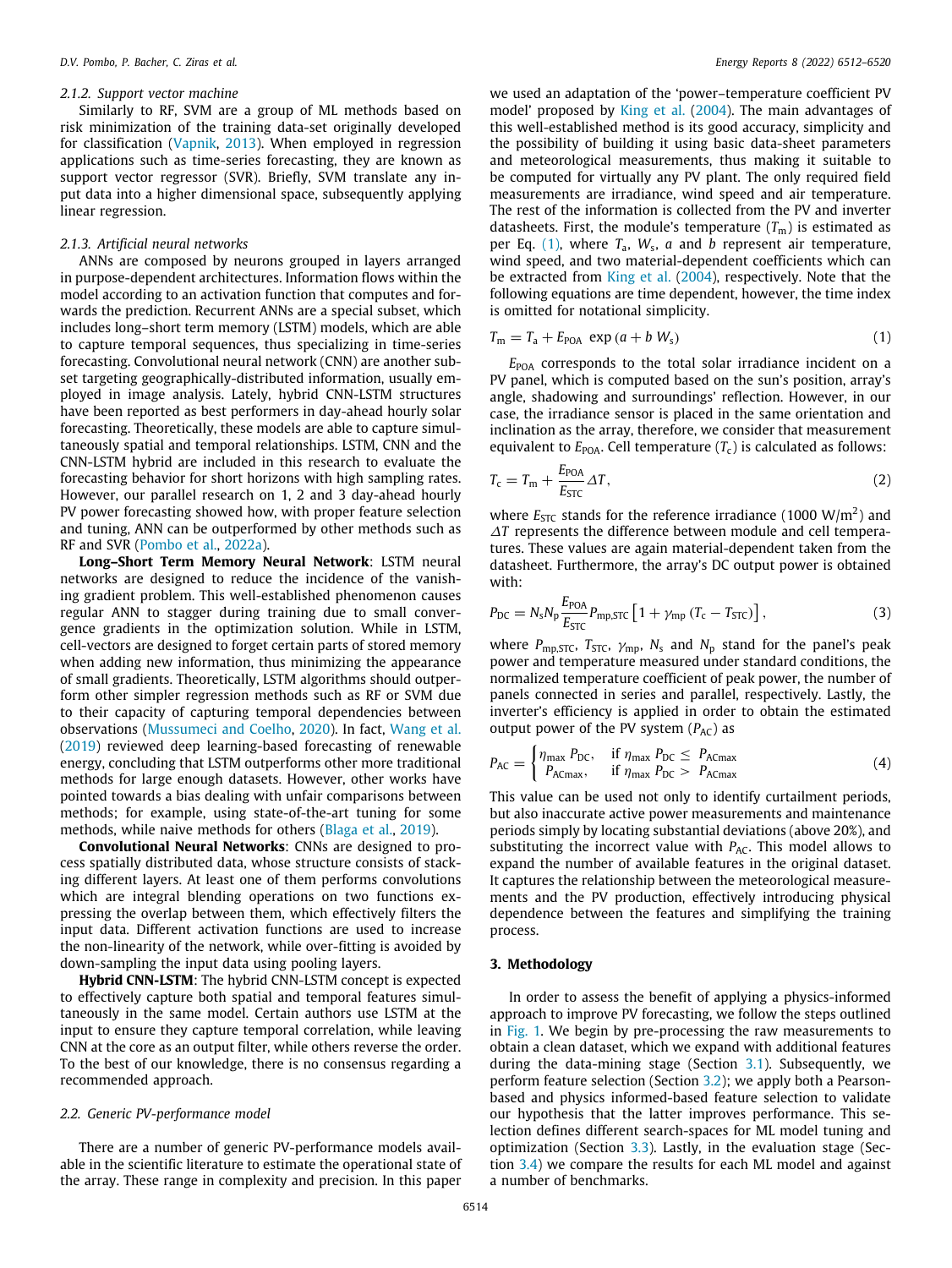**Fig. 1.** Methodology overview.

#### <span id="page-4-0"></span>*3.1. Data-mining*

<span id="page-4-1"></span>After performing data cleaning on the available raw measurements (removing outliers, aligning the time-series, etc.), we obtain the *original* dataset. Next, we expand it by include the PVperformance model, described in Section [2.2.](#page-3-1) This leads to the inclusion of four new features:  $P_{\text{DC}}$ ,  $P_{\text{AC}}$ ,  $T_{\text{m}}$ , and  $T_{\text{c}}$ . Second, we introduce two features related to the time of the day: an indicator of the 5-min step ( $M_{\text{day}}$ ) one of the hour ( $H_{\text{day}}$ ). The resulting dataset is called *expanded*.

#### *3.2. Feature selection*

<span id="page-4-2"></span>The objective of this step is to limit the size of the searchspace, thus speeding up the identification of the best performer. The common practice in feature selection is to consider large values of Pearson correlation, with the intrinsic features as a marker of how potentially useful a metric will be during learning. Pearson correlation coefficient is a measure of linearity and is given by

$$
R_{X,Y} = \frac{N \sum XY - \sum X \sum Y}{\sqrt{N \sum X^2 - (\sum X)^2} \sqrt{N \sum Y^2 - (\sum Y)^2}}.
$$
\n(5)

Features with Pearson values closer to the extremes are usually a good starting point during feature selection, since strong linearity is easily captured by ML methods. However, the opposite claim does not hold. Most available research focused on time-series forecasting points to ML's ability of discovering nonlinear relationships and learning from them. Despite this, such features are often intentionally not included in the majority of papers [\(Harrou and Sun](#page-9-30), [2020\)](#page-9-30). A simple explanation is the nonexistence of a unique non-linear dependence metric, as it can be assessed solely for individual relations, such as exponential, hyperbolic, etc. An additional problem regarding feature selection based on linearity is to establish a threshold allowing to discriminate between 'useful' and 'non-useful' features. To the best of our knowledge, there is no consensus, but based on our survey of relevant literature ([Liu et al.](#page-9-12), [2015;](#page-9-12) [Persson et al.](#page-9-13), [2017;](#page-9-13) [Feng et al.,](#page-9-14) [2019;](#page-9-14) [Jang et al.](#page-9-15), [2016](#page-9-15); [Zhang et al.,](#page-9-16) [2019;](#page-9-16) [Gigoni](#page-9-17) [et al.,](#page-9-17) [2018;](#page-9-17) [Hafiz et al.,](#page-9-18) [2020](#page-9-18); [Zhen et al.](#page-9-19), [2020](#page-9-19); [Fu et al.,](#page-9-20) [2021;](#page-9-20) [Yan et al.,](#page-9-21) [2021](#page-9-21)), we can point to a value in the vicinity of |0.7|. Therefore, Pearson is a useful tool during the preliminary evaluation of a feature's relevance, however, it is not perfect. In fact, we will show how it fails to identify some features with high physical relevance.

Due to these shortcomings, we apply two different feature selection methods. One is based on Pearson coefficients, and the other on physical relevance. The objective is to test whether there is a clear gain from limiting the search-space based on physical knowledge or if we risk discarding potentially useful feature combinations. We demonstrate in the case study how the latter feature selection is applied.

*3.3. Training, tuning & performance metrics*

<span id="page-4-3"></span>Once features have been selected, the dataset is divided in training, validation and testing sets as 70%, 20% and 10% of the samples, respectively. Then, we define a search space covering different feature combinations, number of previous samples (Pre), and relevant hyperparameters for each of the investigated models. In this way, we are able to perform an unbiased grid search to find the best possible performer. Mean absolute error (MAE) was selected as the loss function during training, as it has the advantage of applying uniform significance to all samples.

$$
MAE_h = \frac{\sum_{i}^{n} \left| P_{i,h} - \hat{P}_{i,h} \right|}{n}, \quad \forall h \in \mathcal{H}, \tag{6}
$$

On the other hand, root mean square error (RMSE) was selected as the accuracy assessment metric during testing, in order to penalize large deviations. *RMSE<sup>h</sup>* represents the RMSE for all tested samples  $i \in \{1, \ldots, n\}$  and for prediction step *h*.

$$
RMSE_h = \sqrt{\frac{\sum_{i}^{n} (P_{i,h} - \hat{P}_{i,h})^2}{n}}, \quad \forall h \in \mathcal{H},
$$
 (7)

where *Pi*,*<sup>h</sup>* stands for the *i*th observation for prediction step *h*, and  $\hat{P}_{i,h}$  stands for the corresponding. We rank the different models by using the average RMSE over the whole horizon (*RMSE*), as in [Ahmad and Chen](#page-9-7) ([2020](#page-9-7)); but also the average MAPE (*MAPE*). In addition, the residual sum of squares (RSS) and the coefficient of determination  $(R^2)$  are used to further gain insight into the performance of the models, rank the methods, and act as tie-breaker.

$$
RSS = \sum_{i}^{n} \left| P_{i,h} - \hat{P}_{i,h} \right|^{2}, \quad \forall h \in \mathcal{H}, \tag{8}
$$

$$
R^{2} = \frac{RSS}{\sum_{i}^{n} |P_{i,h} - \overline{P}_{i,h}|}, \quad \forall h \in \mathcal{H},
$$
\n(9)

# *3.4. Evaluation*

<span id="page-4-4"></span>The evaluation consists of comparing the trained ML models between them and against three benchmarks: intrinsic, persistence and SPAR. The objective is to find the best performers on each dataset. However, in a practical implementation it is important to pay attention to the computational needs of a particular model's training process. While there might be a small accuracy improvement, an increase in training time or allocated memory might tilt the balance in a different direction.

#### *3.4.1. Intrinsic*

This simply consists on the most basic ML model that can be built by including only the intrinsic feature, i.e., past measurements of PV power.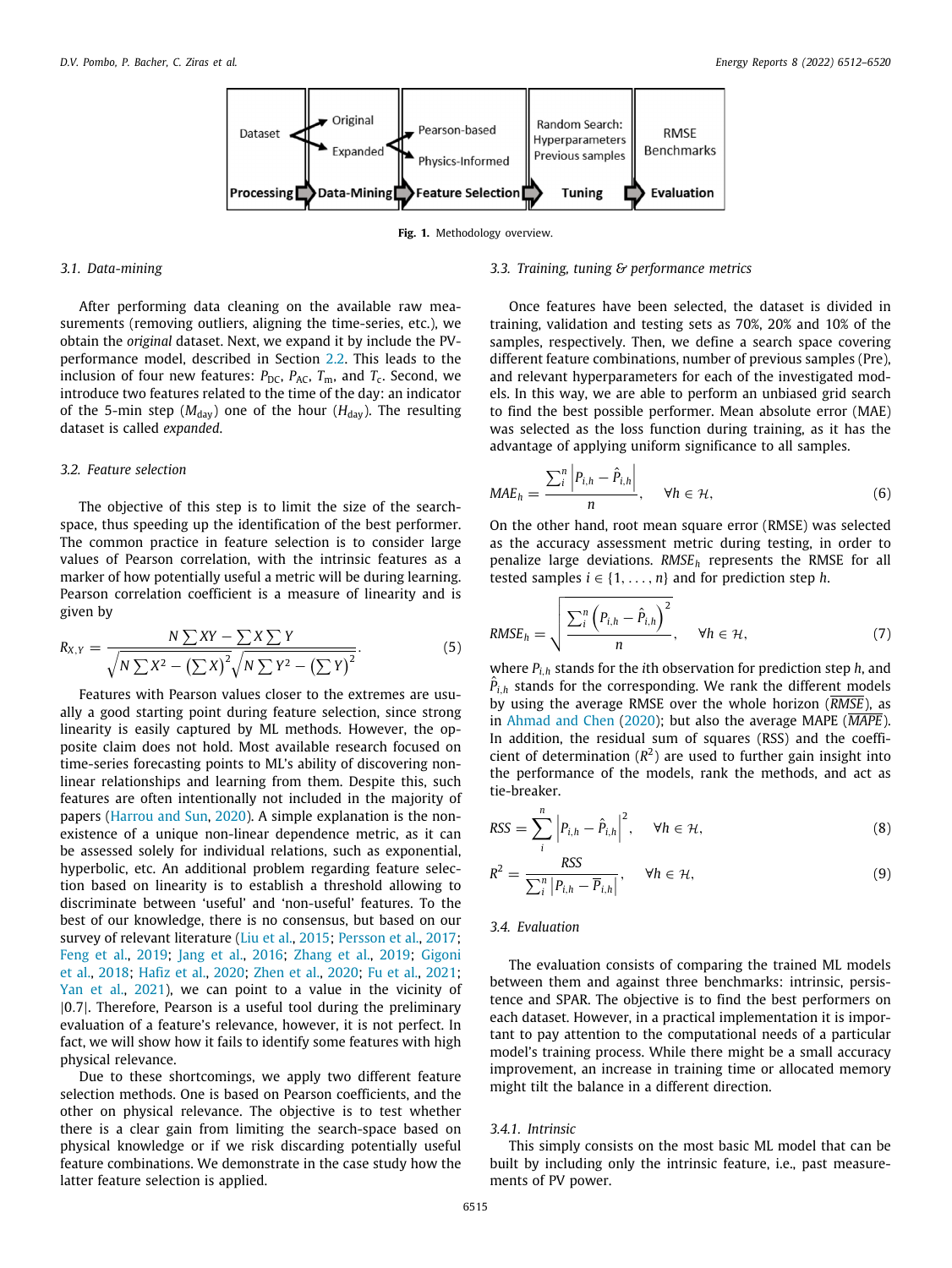#### *3.4.2. Persistence*

Persistence is the simplest forecasting method. It assumes that a given system state in time *t* will remain unchanged until  $t + H$ , where *H* represents the forecasting horizon. It can be formally expressed as.

$$
\hat{P}_{(t+h|t)} = P_t, \ \forall \ h \in \mathcal{H}, \tag{10}
$$

where  $P_t$  is the measured active power at time  $t$ , and  $\hat{P}_t$  the predicted value.

#### *3.4.3. Semi-parametric auto-regressive model*

SPAR techniques have been widely used in statistical modeling ([Hastie et al.](#page-9-31), [2009;](#page-9-31) [Bacher et al.,](#page-9-22) [2013](#page-9-22)). SPAR is an autoregressive model whose parameters change as a smooth function of the time of day, using basis splines to obtain these functions. The model includes a diurnal curve intercept and an autoregressive term as:

$$
\hat{P}_{(t+h|t)} = f_{\text{bs}}(t_{\text{day}}) + f_{\text{bs}}(t_{\text{day}})P_t, \ \forall \ h \in \mathcal{H}, \tag{11}
$$

where  $f_{\text{bs}}($ ) is a spline function adapting to the time of the day or  $t_{\rm{dav}}$ . The model fits the data in two stages, as described in [Bacher](#page-9-22) [et al.](#page-9-22) [\(2013](#page-9-22)): first the basis splines are calculated with spline functions set to 10 degrees of freedom, resulting in 20 separate time-series, then regression is performed. This process is applied separately for all horizons with a recursive least squares scheme, such that the coefficients adapt to data over time. This model does not rely on other data than the latest power observation, but could be extended to include other variables and functional relationships to improve performance.

#### **4. Case study**

Our case study is based on a small-scale PV system situated in Denmark. We considered a high resolution of 5-minutes and a horizon of 60 steps ahead, equal to 5 h. We chose this particular resolution and horizon due to their relevance in stochastic energy management ([Hafiz et al.](#page-9-18), [2020](#page-9-18)).

#### *4.1. Data description*

Measurements correspond to a 10 kW PV array in SYSLAB, a laboratory focused on distributed energy resources, belonging to the Danish Technical University (DTU). In addition, the recordings of a meteorological mast are included. The mast is located 10 meters away from the PV, thus presenting nearly identical conditions. Measurements are transmitted via TCP/IP to a central data storage with second resolution, which are then averaged to build the 5-minute dataset. We selected a 15 month period from June 1st 2019 to August 31st of 2020 (131,616 5-minute samples). The recordings are: active power on the inverter AC side, global horizontal irradiance (GHI), plane of array irradiance (*E*POA), air temperature, humidity, wind speed and direction. The latest calibration estimated the measurement error as  $\pm 1\%$  for all metrics, with the exception of humidity  $(\pm 0.6%)$  and irradiance  $(\pm 3)$ . The array is tilted 60 $^{\circ}$  and partially shadowed by vegetation, a wind turbine and a building. Due to research activity in SYSLAB, the PV arrays are seldom curtailed. Thus, the recorded active power is not always equivalent to the available power; this issue is addressed during data pre-processing.

| Table 1               |  |
|-----------------------|--|
| SYSLAB PV system spec |  |

<span id="page-5-0"></span>

| SYSLAB PV system specifications. |                           |
|----------------------------------|---------------------------|
| Parameter                        | Value                     |
| a                                | $-3.56$                   |
| b                                | $-0.075$                  |
| $\Delta T$                       | 3                         |
| $P_{\text{mp,STC}}$              | 200 W                     |
| $\gamma_{\rm mp}$                | $-0.00478$                |
| $N_{\rm s}$                      | 18                        |
| $N_{\rm p}$                      | 2                         |
| $P_{\text{ACmax}}$               | 10 kW                     |
| PV manufacturer                  | Schüco                    |
| Inverter                         | SMA SunnyTripower 10000TL |

#### *4.2. Dataset definition*

The original dataset includes the measured active the PV power ( $P_{\text{Solar}}$ ),  $T_a$ , humidity,  $W_s$ , wind direction ( $W_{\text{dir}}$ ), GHI and  $E_{POA}$ . The expanded includes the original dataset plus  $P_{DC}$ ,  $P_{AC}$ ,  $T_{\rm m}$ ,  $T_{\rm c}$ ,  $M_{\rm day}$  and  $H_{\rm day}$ . Note that these are computed using the data presented in [Table](#page-5-0) [1.](#page-5-0) The heading of [Table](#page-6-0) [2](#page-6-0) presents the different features, which are identified by an ordinal number. Following that logic, intrinsic includes only feature 0, original from 0 to 6 and expanded all of them.

#### *4.3. Pre-processing*

The measurement system is asynchronous, therefore, the first step is to ensure the alignment of the different recordings. This was done by generating all possible timestamps for the studied period and match them with the available data, leaving the rest with NAN values (less than 0.01% of the dataset). Then, *P<sub>AC</sub>* was used to fill any missing power measurement. Subsequently, outliers were identified as values outside a reasonable bandwidth. Thereafter, the dataset was split into different sets in the aforementioned proportions for training, validation and testing. Then, values were scaled from 0 to 1 to avoid cross-contamination. We followed Alanazi's procedure [Alanazi and Khodaei](#page-9-32) [\(2016\)](#page-9-32) to stationarise the data by using clear sky irradiance to remove the offset for GHI, and  $E_{\text{POA}}$ , effectively detrending it. Then, night time periods can be removed by knowing the sunset and surise time of each day, and Al-Sadah's polynomical model can be used to detrend and normalize. Other metrics such as humidity, *W*<sub>s</sub>, or *W*<sub>dir</sub> presented negative p-values in the Augmented Dickey-Fuller test, hence allowing to reject the H1 hypothesis and confirming their stationarity.

### *4.4. Search space definition*

The correlation between the different features are presented in [Table](#page-6-0) [2.](#page-6-0) From the original dataset,  $E_{\text{POA}}$  and GHI have a very strong correlation with measured active PV power  $(P_{\text{Solar}})$ . Air humidity presents a relatively strong anti-correlation, but is below the 0.7 threshold. However, we decided to include humidity as part of the search space, as it directly affects heat transmission given the thermodynamic dependence of PV efficiency upon temperature.

*T*<sup>a</sup> and especially *W*<sup>s</sup> present very low correlation. However, after including them in [\(1](#page-3-0)) and [\(2\)](#page-3-2), the new features  $T_m$  and  $T_c$ present high correlation and are included as potential features in the expanded dataset. This highlights the importance of capturing non-linear relationships as reformulated features in the data-mining stage. ML models should be able to discover these relationships, given both a large enough dataset and sufficient number of iterations. However, by reformulating these metrics, the learning task is effectively eased.  $P_{DC}$  and  $P_{AC}$  are also potential features because they show perfect linear correlation. Based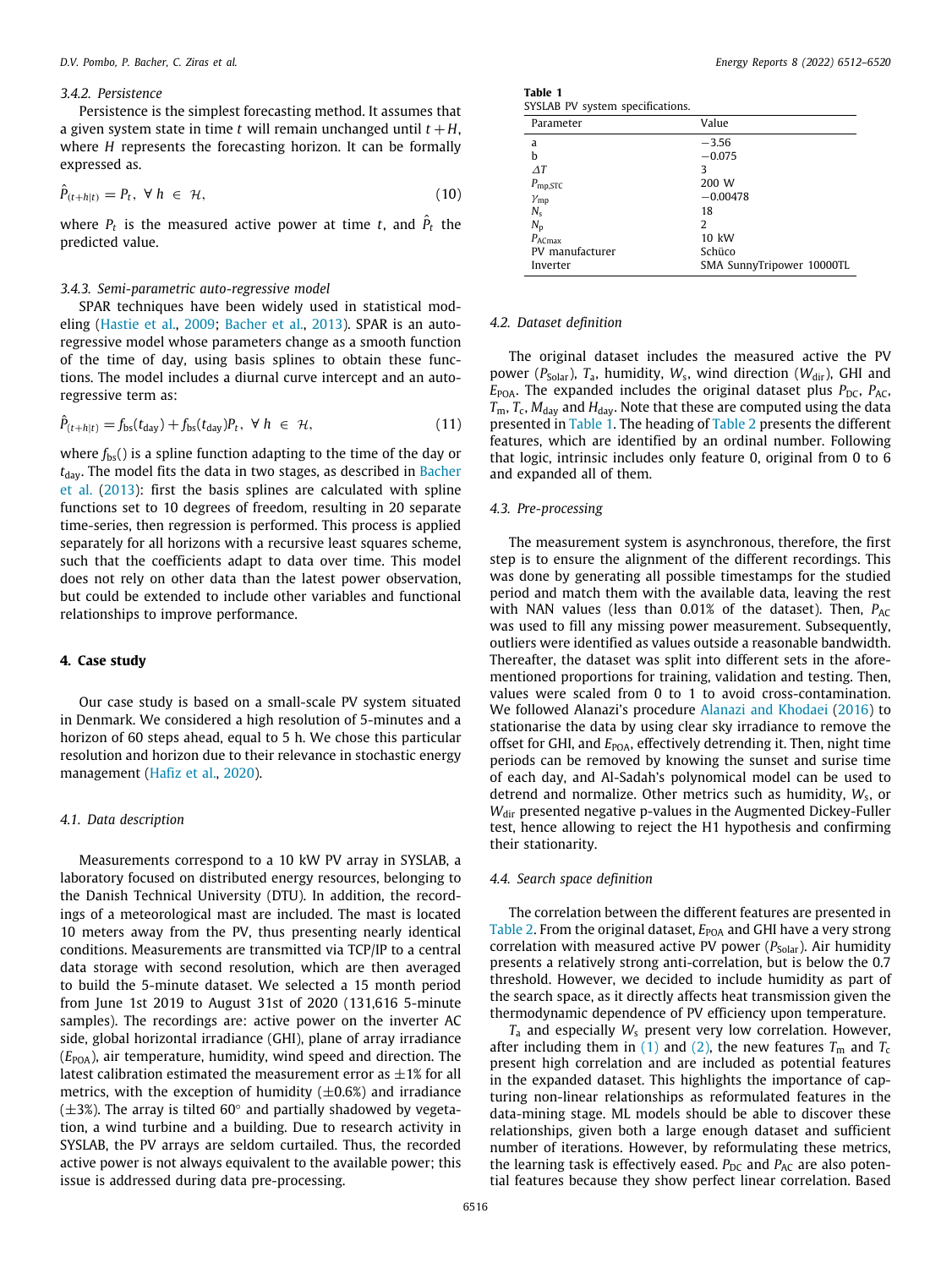#### **Table 2**

<span id="page-6-0"></span>Feature Correlation. Boldness indicates original dataset.

|               | $0-T_a$<br>ורז | ı-Humidity<br>[%] | $2-Ws$<br>[m/s] | $3-W_{dir}$<br>[deg] | 4-GHI<br>[kW/m <sup>2</sup> ] | $5 - EPOA$ | $7-P_{DC}$ | $8-P_{AC}$ | $9-Tm$ | $10-T_c$ | $11-M_{\text{day}}$<br>$[0-287]$ | $12-H_{\text{dav}}$<br>$[0-23]$ |
|---------------|----------------|-------------------|-----------------|----------------------|-------------------------------|------------|------------|------------|--------|----------|----------------------------------|---------------------------------|
| $6-P_{Solar}$ | 0.38           | $-0.57$           | 0.14            | 0.2                  | 0.93                          |            |            |            | 0.76   | 0.79     | $-0.04$                          | $-0.04$                         |

<span id="page-6-1"></span>Features included in each dataset search-space.

|          | $0-T_a$ [C]       | 1-Humidity<br>[%] | $W_{s}$<br>[m/s] | $3-W_{\text{dir}}$<br>[deg] | 4-GHI<br>$\left[\mathrm{kW/m^2}\right]$ | $5-EPOA$ | $6-P_{Solar}$ | $7-P_{DC}$ | $8-P_{AC}$ | 9- $T_{\rm m}$ | $10-T_c$  | $11-M_{\text{dav}}$<br>$[0-287]$ | $12-H_{\text{dav}}$<br>$[0-23]$ |
|----------|-------------------|-------------------|------------------|-----------------------------|-----------------------------------------|----------|---------------|------------|------------|----------------|-----------|----------------------------------|---------------------------------|
| Original | $\mathbf{v}$<br>A | $\lambda$         |                  | $\Lambda$                   | A                                       | A        | $\Lambda$     |            |            |                |           |                                  |                                 |
| Exp-Pe   |                   | $\Lambda$         |                  |                             | $\Lambda$                               | ́́       |               |            |            |                | $\Lambda$ |                                  |                                 |
| $Exp-PV$ |                   | $\lambda$         |                  |                             |                                         | ́́       |               |            |            |                |           |                                  | $\Lambda$                       |

on the Pearson correlation we thus choose humidity, GHI,  $E_{POA}$ ,  $P_{\text{DC}}$ ,  $P_{\text{AC}}$ ,  $T_{\text{m}}$  and  $T_{\text{C}}$  as potential features. We refer to this feature set as *Expanded-Pearson*.

Next, we present a physics-aware approach in defining a feature set, which is named *Expanded-Physics*, and in the results section we show how this improves the performance of all ML models. It is worth noting how both  $M_{\text{day}}$  and  $H_{\text{day}}$  present no linear relationship, as their correlation is practically zero, which would cause to discard them. However, we are intuitively aware that time of day directly affects PV production as it captures the day/night cycle, despite the near zero linear correlation. We choose  $H_{\text{day}}$  over  $M_{\text{day}}$  due to the reduced number of values it can take, which effectively smooths out oscillations and noise; this approach has proved useful in a previous study for wind power ([Pombo et al.,](#page-9-33) [2021](#page-9-33)). As a next step, we can reduce the number of features based on their physical relevance by discarding those containing redundant information. GHI is discarded in favor of *E*<sub>POA</sub>, as we know both metrics contain the same information (irradiance), and the latter is more representative of the system's behavior as it captures the solar energy hitting the PV array. Similarly, we drop  $P_{DC}$  in favor of  $P_{AC}$ , as it also captures power conversion efficiency. Additionally, even if *T<sup>a</sup>* and *W*<sup>s</sup> show high correlation, they are discarded since they are used to compute  $T_{\rm c}$ . Then,  $T_{\rm m}$  and  $T_{\rm c}$  represent temperature of module and cell. The first is then discarded as cell temperature is a more precise marker of the PV's dynamical state.

[Table](#page-6-1) [3](#page-6-1) summarizes which features are included on each search-space.

#### *4.5. Model tuning*

The number of previous samples and hyperparameters were tuned in two runs: the first one been quite broad, and the second with reduced possibilities based on the conclusions from the first. By performing a two-fold grid search we tighten the search-space, thus improving the chances of finding good performers among the trained models. A practical implementation of a forecasting system should choose a single datasets and focus on tuning hyperparameter configurations and number of previous samples, as their purpose is to minimize the search space in order to speed up training and reduce computational costs. In this way, the possible number of previous samples to be used was set from 0 to 120 in steps of 10 during the first run, while in the second only from 0 to 50 in steps of 5. It should be noted how, the shape of the previous samples is only modified in those models requiring tensors, that is ANN.

Hyperparameters depend on the ML method. RF could take any number of trees from 100 to 5000 in steps of 100. However, this was further tightened to 400 to 3000 in a second run of the search space. SVM could use rbf, polynomial (from 1 up to 5 degrees) and sigmoid kernels, with the C parameter as an integer from 1 to 7, epsilon from 0.1 to 1 in 0.1 steps. However, we

#### **Table 4**

<span id="page-6-2"></span>Model performance in terms of *RMSE* [%].

| $1.100$ and $1.0111$ $1.1111$ $1.01111$ $1.01111$ $1.01111$ $1.0111$<br>Model<br>Original<br>Intrinsic<br>Exp-Physics<br>Exp-Pearson |       |       |       |       |  |  |  |  |
|--------------------------------------------------------------------------------------------------------------------------------------|-------|-------|-------|-------|--|--|--|--|
|                                                                                                                                      |       |       |       |       |  |  |  |  |
| RF                                                                                                                                   | 12.10 | 11.83 | 11.80 | 11.77 |  |  |  |  |
| <b>SVR</b>                                                                                                                           | 13.74 | 13.71 | 13.59 | 13.04 |  |  |  |  |
| <b>CNN</b>                                                                                                                           | 15.32 | 15.27 | 14.64 | 14.03 |  |  |  |  |
| <b>LSTM</b>                                                                                                                          | 14.95 | 14.89 | 14.82 | 14.55 |  |  |  |  |
| Hybrid                                                                                                                               | 15.75 | 15.72 | 15.14 | 14.99 |  |  |  |  |

limited the second run to the rbf kernel only. Regarding ANN in general, we found that batch sizes of 16 and 32 were the most convenient along with epocs from 800 to 1000. Particularly for CNN, it could take from 16 to 48 filters in steps of 16, kernel and pooling sizes as integers from 1 to 7. For LSTM, in the first run we allowed structures from 1 to 3 layers with 1 to 15 neurons per layer in steps of 5. And up to two dense additional layers with 1 to 5 neurons. However, in the second we allowed only either 2 or 3 non-dense layers ranging from 1 to 20 neurons. Lastly, the hybrid CNN-LSTM had the same options as CNN and LSTM.

#### **5. Results & discussions**

This section evaluates the different models in terms of RMSE over the testing set (July and August), omitting night periods. Due to the large number of different models, feature combinations and hyperparameters, we have used an HPC cluster with Dual Intel® Xeon® Processor E5-2650 v4 (2 *x* 12 core, 2.20 GHz) with nodes of 256GB/512 GB memory, to train and test the models ([DTU Computing Center](#page-9-34), [2021](#page-9-34)). We only present the most relevant results for each model, along with remarks regarding the conducted sensitivity analysis.

#### *5.1. Influence of feature sets on ML models*

[Fig.](#page-7-0) [2](#page-7-0) shows the RMSE performance of persistence and SPAR against each ML method for every feature selection approach, for all 60 prediction time steps. Note that the brute force approach, i.e., finding the best model by considering all features through an exhaustive search, always returns the best feature combination as a subset of those included in the Expanded-Physics set.

Persistence was easily outperformed by all models, and its performance deteriorates in a quasi-linear manner, reaching 30% RMSE by the end of the horizon. Therefore, we have scaled the plots to focus on the rest of the models. In contrast, SPAR is far superior, as it is able to even beat some of the ML models.

[Table](#page-6-2) [4](#page-6-2) presents the percentage *RMSE* of each ML model for the three different feature sets and the intrinsic feature. Note that persistence and SPAR present an error of 21.19 and 13.72 respectively.

Sub [Fig.](#page-7-0)  $2(a)$  $2(a)$  presents the results for RF, where we can see how the Expanded-Physics model is able to beat all three benchmarks and feature selection approaches. Sub [Fig.](#page-7-0) [2](#page-7-0)(b) presents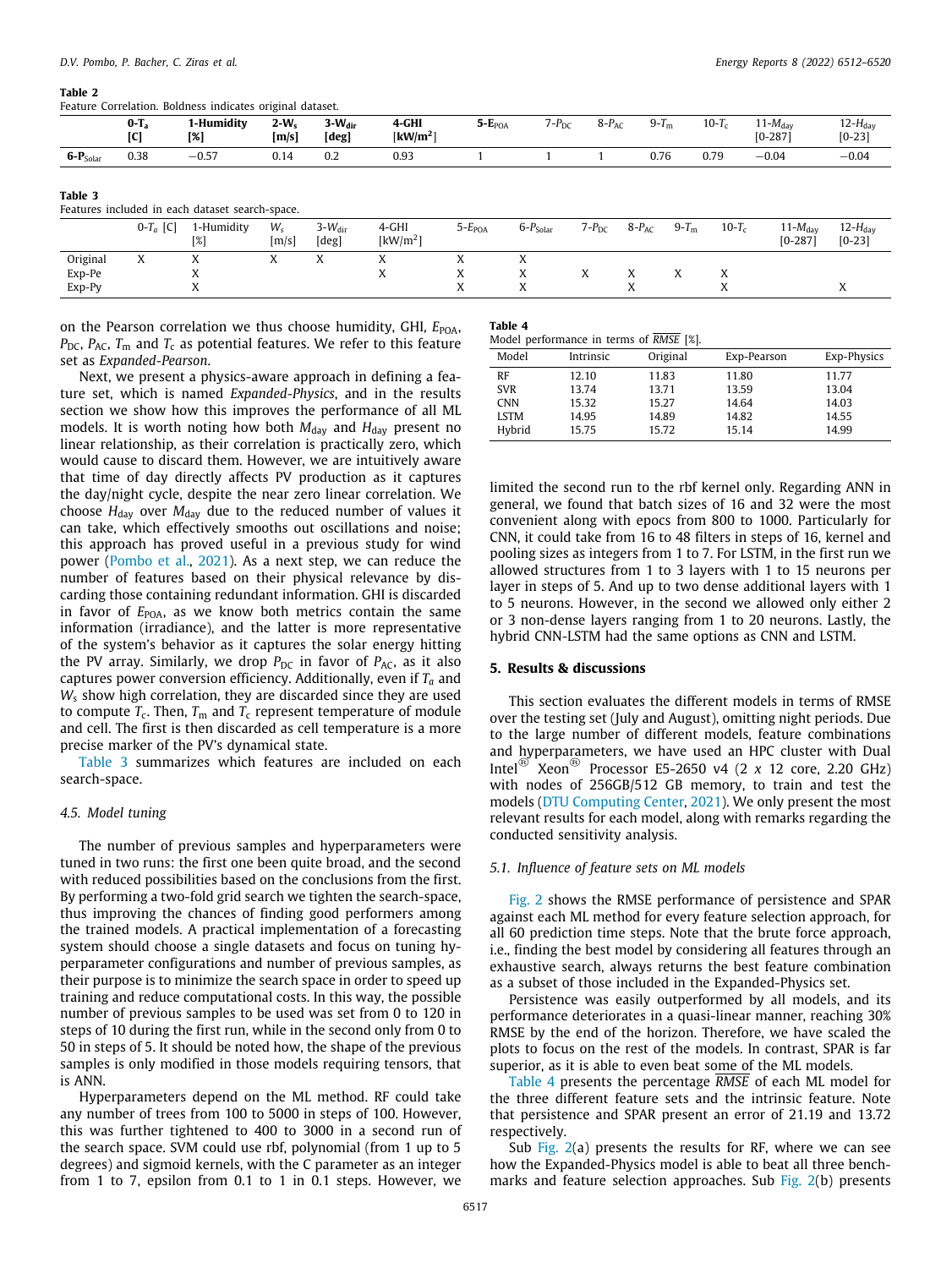

**Fig. 2.** RMSE Comparison of the different feature selection methods for each ML model.

<span id="page-7-0"></span>

**Fig. 3.** Comparison of the best performers.

<span id="page-7-1"></span>the results for SVR. Intrinsic and Ex-Pe models present the same structure using *rbf* kernel. The first fails to beat SPAR, while the latter manages to do so by including  $T_m$  and  $P_{AC}$ , presenting an *RMSE* of 13.59%. On the other hand, Original and Expanded-Physics present an *RMSE* of 13.71%, and, 13.04% respectively. The remaining three models under-perform when compared to SPAR.

By using various ML models, we can generalize some of the results from this study. For instance, including exogenous features helps reducing prediction error, while feature combination has a higher effect on the overall performance than the actual hyperparameters, which only improve performance over a relatively narrow bandwidth. However, this is crucially dependent upon the ML method in the first place. Also, there are only a few different feature combinations shared among the best performers, which belong to the search space of the physics-informed dataset (Expanded-Physics). Summarizing, we see how by expanding the dataset with the PV-performance model and  $H_{day}$  we outperform both Intrinsic models and those trained with the Original dataset. Furthermore, by avoiding the inclusion of redundant features in the selection we contribute to reducing the searchspace, thus decreasing the time and effort invested in finding the best possible feature combination for a given model. Not only there is a difference in performance, but also on the number of models capable to outperform persistence and SPAR, as including redundant features tended to harm accuracy, especially in ANNs. In addition, models trained on the Original and Expanded-Pearson datasets, tended to be more complex, taking longer to train and

<span id="page-7-2"></span>

| Table 5                              |  |  |
|--------------------------------------|--|--|
| Best performers ranking and summary. |  |  |

| Method      | Pre | Features              | RMSE <sup>[%]</sup> | MAPE [%] | $R^2$ |
|-------------|-----|-----------------------|---------------------|----------|-------|
| RF          | 30  | $5 - 6 - 8 - 10 - 12$ | 11.77               | 18.65    | 0.94  |
| <b>SVR</b>  | 0   | $6 - 10 - 12$         | 13.04               | 19.92    | 0.9   |
| <b>SPAR</b> |     | 6                     | 13.72               | 20.63    | 0.86  |
| <b>CNN</b>  | 30  | $1 - 5 - 6 - 10$      | 14.03               | 20.85    | 0.83  |
| <b>LSTM</b> | 10  | $5 - 6 - 7 - 10 - 12$ | 14.55               | 21.22    | 0.79  |
| Hybrid      | 0   | $5 - 6 - 12$          | 14.99               | 21.83    | 0.75  |
| Persistence |     | 6                     | 21.19               | 32.07    | 0.62  |

requiring higher memory. Generalizations should be made cautiously in ML, given the broad spectrum of training possibilities of the same model over a single dataset. However, [Fig.](#page-7-0) [2](#page-7-0) shows a clear tendency, consistent in all different models. Hence, we feel confident by stating that our dataset expansion approach combined with a physics-informed feature selection contributes to simpler to train and more accurate predictors.

[Fig.](#page-7-1) [3](#page-7-1) compares only the best performers of each ML method for each 5-min step over the 5 h horizon, in terms of *RMSE* and *MAPE*. These metrics are also included in [Table](#page-7-2) [5](#page-7-2) which presents a ranked summary based on model performance, showing the main features number of previous samples, along with *R* 2 . Note that the features are identified with the ordinals of [Table](#page-6-0) [2.](#page-6-0)

In general, we can mention a few factors impeding the comparison of our work against other published papers, such as different size and placement of PV arrays, data-set length, monitored error metrics, time resolution and horizon. In fact, we only managed to find one study suitable for a relatively fair comparison. There, data from a 200 kW array is used to forecast one step ahead with an ANN obtaining % *RMSE* ranging from 6.6 to 11% ([Sheng et al.](#page-9-35), [2017](#page-9-35)). Despite this result being smaller than the presented models, the difference in the horizon should be taken into account, as predicting only one step ahead is a substantially easier task than predicting 60, as in this paper. [Fig.](#page-8-0) [4](#page-8-0) presents 3 consecutive predictions for a random day in August; that is with both horizon and refreshing rate of 60 samples. Its purpose is to illustrate the behavior of the different methods and showcase their ability to capture the different trends. We can see how the performance deteriorates fast after roughly 20 samples for all ANN while RF, SVR and SPAR hold high accuracy over most of the horizon.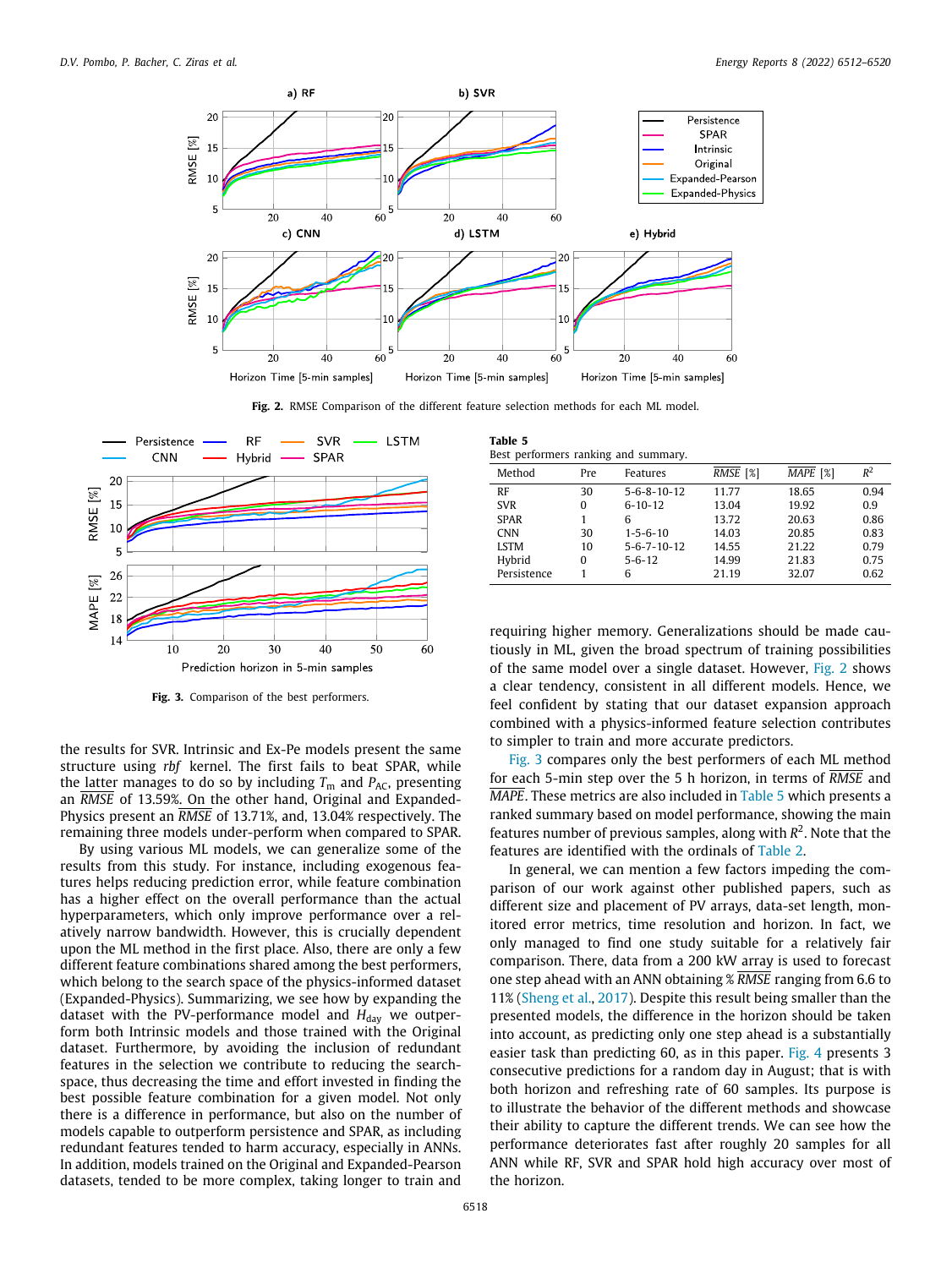#### *5.2. Discussion on model training and performance*

Next, findings related to the sensitivity analysis of the different model configuration are presented. Regarding hyperparameter tuning, RF below 400 trees and above 3000 systematically underperformed for the same feature combination, which is explained by under and over-fitting the training data. A similar behavior was encountered in SVR with C values above 7 or using any kernel function other than rbf. LSTM and Hybrid deeper than 4 layers, or including 2 sequential LSTM and a dense one also under-performed, irrespective of the number of neurons. Despite the general recommendation of using 2-D convolutional layers in CNN and hybrid, we found that 1-D convolutions returned more consistent results. In general, 600 to 1100 epocs with a batch size of 16 or 32 presented a satisfactory performance for all ANN.

Regarding feature selection, intrinsic models had good accuracy in general. Features T<sub>a</sub>, W<sub>s</sub>, and W<sub>dir</sub> either harmed accuracy or did not present noticeable improvements. GHI and *E*<sub>POA</sub> should not be included together, as they basically hold the same information, while  $E_{\text{POA}}$  seems to consistently outperform GHI. Similarly,  $T_{\rm c}$  is preferred over  $T_{\rm m}$  and  $P_{\rm AC}$  over  $P_{\rm DC}$ . Lastly,  $T_{\rm c}$  is the only exogenous feature present in all the best performers, while *H*<sub>day</sub> appears in all but one. Intuitively, we understand the relationship between the time of day and solar production; yet, a marker such as Pearson correlation does not reflect it. In fact, H<sub>day</sub> presents the lowest correlation in [Table](#page-6-0) [2](#page-6-0), proving once again how such a naive approach to feature selection should be taken cautiously. In general, *E*POA, *P*AC, *T*<sup>c</sup> , and *H*day were consistently part of the best performers in different combinations for all the different ML-models.

Regarding training time, RF required from 1 to 3 h, while SVR took from 30 to 50. Among the ANN, CNN were the fastest, ranging from a couple of hours to 24, while LSTM and Hybrid took similar time, from 12 to 35. Note that the time range is affected by several factors, like number of previous samples and exogenous features. Regarding memory needs all models required less than 2 GB, except for RF, which reached 90 GB. While nor time neither memory were practical constraints during this research, it should be taken into account when designing a practical implementation. Lastly, less than a second is required to cast a prediction with a trained model.

Our results show that persistence represents a weak benchmark model for 5-min resolution, and especially a 5 h horizon. Hence, non-naive forecasting methods such as SPAR must be used when assessing the accuracy of any given model. Further, expanding a dataset with a PV performance model and the time of the day allows to introduce physics-informed features in the ML models. These capture the highly non-linear relationship between the thermodynamical state and the meteorology. Given the extensive testing procedure followed in the study case, we feel confident when stating that these are generally useful for any ML model. Finally, feature selection based in the physical relationships between the different metrics rather than Pearson correlation allows to further reduce the search-space of the best performer. For example, features such as GHI and  $E_{POA}$  hold the same information, thus being redundant. The same happens with  $P_{\text{AC}}$  and  $P_{\text{DC}}$ ,  $T_{\text{m}}$  and  $T_{\text{c}}$ . Combining the expansion of the dataset with the reduction of the search-space makes the proposed method a simple yet effective way to approach the development of ML-based forecasting tools for PV power. The best performer is RF, however, for a practical implementation, training times and memory allocation capabilities must be taken in consideration.



**Fig. 4.** One day forecast comparison.

# <span id="page-8-0"></span>**6. Conclusions**

Forecasting represents the key enabler in reducing RES uncertainty. Particularly, ML-based models have recently gained relevance in scientific literature due to increasing data availability and computational power. In this paper, we propose a physicsinformed dataset expansion and feature selection process that improves the accuracy of high resolution PV power forecasters that are based on ML models. We achieve this by integrating a PV-performance model along with other physically relevant features within a ML method. This allows the model to learn the physical relationships among the different features, yielding better accuracy than conventional methods. The added features capture the relationships of a PV's physical domain, but sometimes appear as redundant, and present weak linear correlation towards the intrinsic feature. The simplicity of the proposed approach facilitates its integration in virtually any PV farm as it uses datasheet parameters and basic meteorological data. Further, we showed how the Pearson criterion fails to discriminate between redundant features and discards other physically relevant ones. Hence, we proposed an alternative criterion that, despite still using Pearson, considers physical relevance. Through extensive validations in the most challenging period we show how these adaptations enhance accuracy in a wide variety of ML methods, and significantly reduce training time by compressing the feature search-space. In this way, we are able to offer the forecasting community performance benchmark for both the ML and statistical methods discussed in this paper (RF, SVR, CNN, LSTM, CNN-LSTM, SPAR and Persistence). Both the employed dataset and code are made available to the interested reader in order to facilitate the replication and comparison of this study.

We showcased the usefulness of this methodology with a case study, using a PV array installed in Denmark. We used a twofold random search approach in both the original and expanded datasets in order to find the best performer. Results showed a clear pattern in prediction accuracy common for all considered models. Intrinsic models presented the lowest accuracy, followed by those using the exogenous variables from the original dataset, followed by those in the extended dataset including only all the highly correlated metrics (Expanded-Pearson). Lastly, the set including only the physically-relevant features ranked best (Expanded-Physics). Therefore, we conclude that by expanding the dataset with physically-informed metrics, ML methods are able to cast more accurate predictions. Hence, by reducing the search-space selecting only non-redundant, physically-informed features, we effectively tighten the search-space easing the training and tuning stage. RF proved to be the best performer, although its memory needs during training might tilt the balance towards choosing other methods requiring less resources. However, this ranking could change if other features were available, such as sky imaging or NWP.